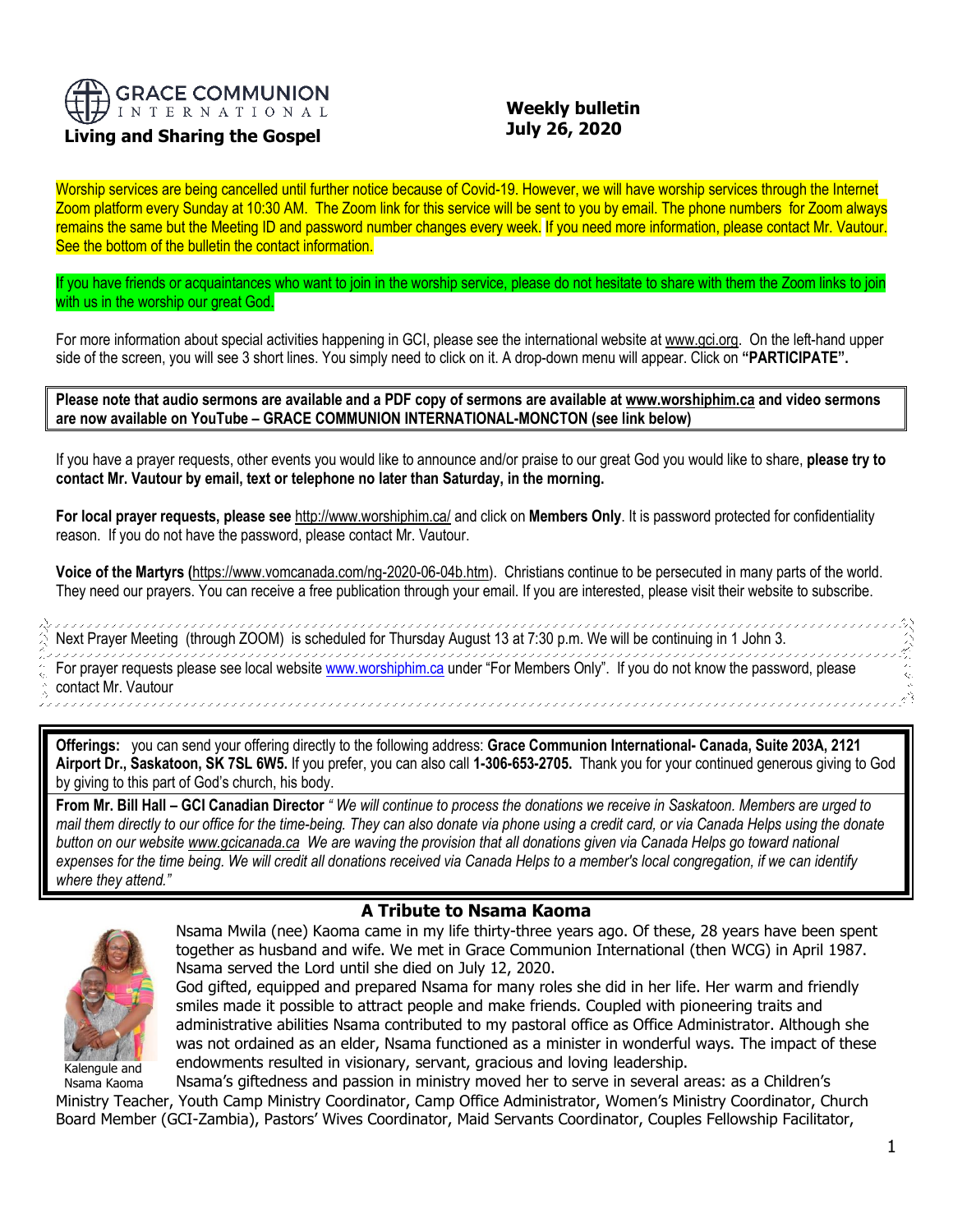Marriage Counselor, Region Office Administrator (Malawi, Zambia, and Zimbabwe), GCI-Zambia Office Administrator, Africa Missions Office Administrator, Ambassador College of Christian Ministry (ACCM) Facilitator and Teacher, and Africa Superintendent Office Administrator. She ably filled the role of a great assistant.

In the communities where she lived, she served as a founding member of Mothers with Infants Support Talks (MIST), Village Banking Secretary, Silverest Community Development Team Secretary, Young Women Empowerment Group, and Women's Financial, Self-Development, and Empowerment Teams. Nsama passionately believed in making a difference in people's lives and that she could work within her identified circles of influence. She invested in people's lives through education by paying school fees and generous donations to needy and vulnerable people.

To empower people with skills, Nsama established a school to teach various life skills to help graduates to stand on their own. She would say, "No one can take away your skill. You are the only person who can waste your skill."

All in all, Nsama lived a fun-filled, responsible and engaging life to the glory of God. A few days before she passed on, she and I talked to our children about death. Nsama spoke to each child and blessed them. As a family, we prayed together and I anointed her before we slept.

My family and I look forward to seeing Nsama in the Kingdom of God. Kalengule Kaoma, Superintendent, GCI Africa

### \_\_\_\_\_\_\_\_\_\_\_\_\_\_\_\_\_\_\_\_\_\_\_\_\_\_\_\_\_\_\_\_\_\_\_\_\_\_\_\_\_\_\_\_\_\_\_\_\_\_\_\_\_\_\_\_\_\_\_\_\_\_\_\_\_\_\_\_\_\_\_\_\_\_\_\_\_\_\_\_\_\_\_\_\_\_\_\_\_\_\_\_\_\_ **From the President July 22, 2020**

Dear GCI Family and Friends, Back in April I was on a group email provisionally planning for a future event. My good friend Pastor Dishon Mills was on the same message. He ended his communication with the statement "This pandemic is making me more deeply appreciate being Spirit-led."

I have heard others use the phrase Spirit-led, and I think I know what they mean. In this instance, I felt bold, so I wrote back to Dishon and asked, "What does the phrase Spirit-led mean to you"? He was kind enough to take the time to respond.



Williams President GCI and his wife Susan

Hey Greg. I hope you are doing well. Sure, I can share what I believe I understand about "Spirit-led" so far, as I pray for God to continue to bring me clarity. One of our small groups has been studying the book of Acts, and one of the threads we have been following is the ways in which the emerging church discerned the will of God in a dangerous, confusing time. From Acts 15, we gleaned some thoughts about Spirit-led discernment:

- 1. Discernment does not happen in isolation, but through Christ-centered conversations amongst a diverse group (diverse with regard to perspectives, backgrounds, gender, etc.) within the church.
- 2. When we discuss an issue, we need to give priority to God's present activity—what God is saying and doing in the church and in the intersection of the church and its community.
- 3. Then, we need to look to Scripture for confirmation of what we hear from God and to temper our approach (this may require a shift in perspective).
- 4. We establish doctrine, rules, and/or protocols based on what we discern. –
- 5. (Point added by Greg) Then make the understanding known throughout the church. [Acts 15:30](https://biblia.com/bible/niv/Acts%2015.30) says they were sent out carrying the letter (news) with them.

So, for me, Spirit-led is a communal or relational term because it is through the life of the church that revelation comes. I believe this is true of Christians both individually and collectively. Yes, God does speak to us directly. He brings affirmation, conviction, and guidance to those willing to listen. While this may appear to be Spirit-led in an individual sense, this too is communal and relational. I believe the Bible teaches us that we should not concretize anything we believe we have heard from God until we have the opportunity to run it by trusted Jesus-loving counselors. The Holy Spirit always leads us into relationship. Practically every time I am "spontaneously" sent to minister to someone (i.e. call <sup>a</sup> member to check-in), I find that my efforts were an answer to prayer. His leading is confirmed in my conversations with brothers and sisters about what I heard God say. Or my bias is exposed in the conversation when I mistake my voice for God's.

Nicely stated, Dishon. I feel strongly about the Spirit working with us within the community of the church. We are no longer Moses going to the mountain alone —we are the church participating with Jesus and joining in community and relationship. This means lots of discussion and sharing, lots of processing and discerning, and lots of prayers leading to the decision that "It seems good to the Holy Spirit and us."

**\_\_\_\_\_\_\_\_\_\_\_\_\_\_\_\_\_\_\_\_\_\_\_\_\_\_\_\_\_\_\_\_\_\_\_\_\_\_\_\_\_\_\_\_\_\_\_\_\_\_\_\_\_\_\_\_\_\_\_\_\_\_\_\_\_**

May we be the Christ-centered, Spirit-led church that brings glory to the Father! Greg Williams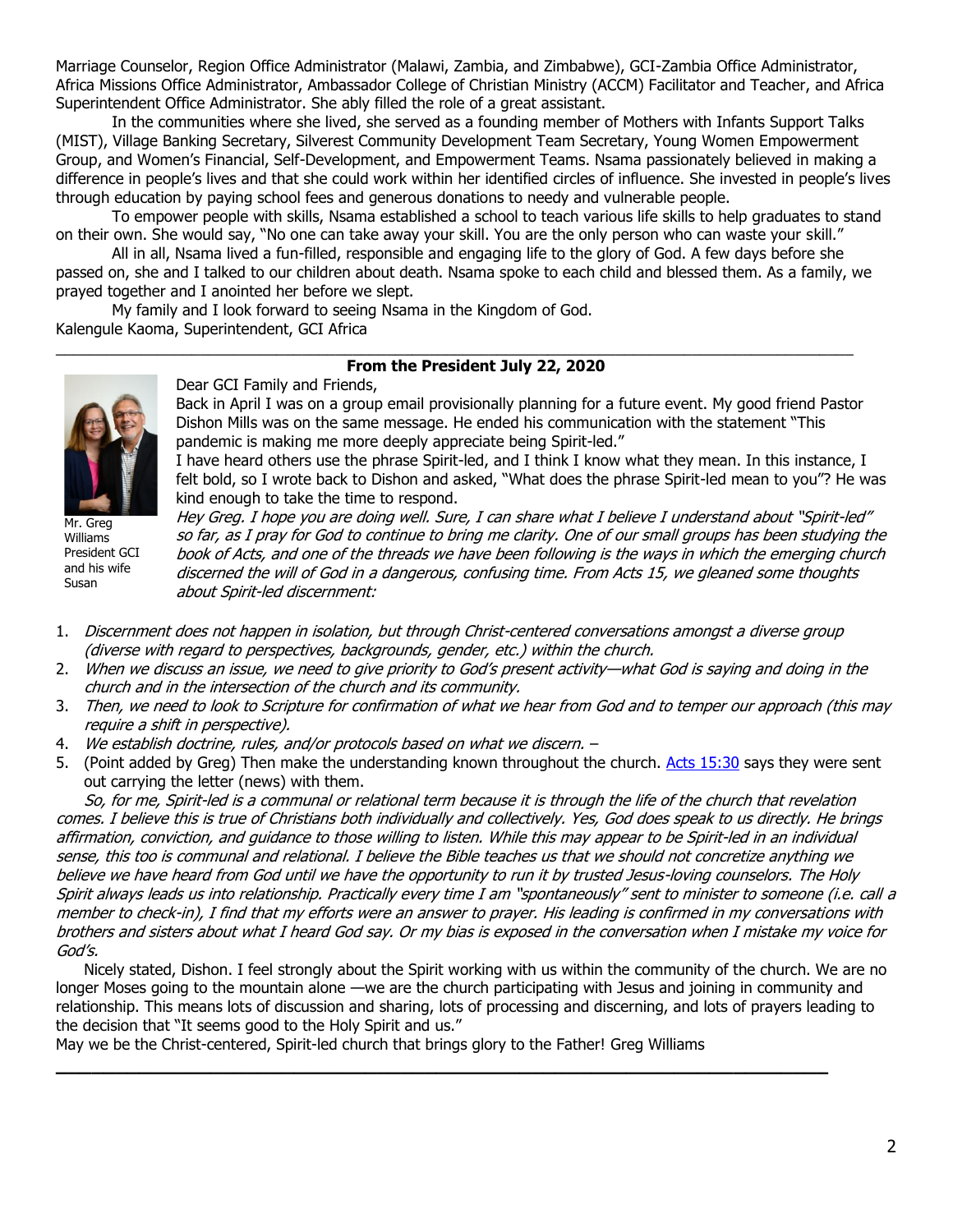# **The Spirit's Ministry**

## (Doctrine of the Holy Spirit, part 5 from The Surprising God Blog (GCI)

By [Ted Johnston](https://www.blogger.com/profile/08677739021765621811) - [July 20, 2020](http://thesurprisinggodblog.gci.org/2020/07/holy-spirit-part-5.html) This post continues a series presenting "The Person and Work of the Holy Spirit" by Dr. Gary Deddo, President of [Grace](https://www.gcs.edu/)  [Communion Seminary.](https://www.gcs.edu/) For other posts in the series, click [http://thesurprisinggodblog.gci.org/2020/05/holy-spirit](http://thesurprisinggodblog.gci.org/2020/05/holy-spirit-part-1.html)[part-1.html](http://thesurprisinggodblog.gci.org/2020/05/holy-spirit-part-1.html) .

In this post, we'll explore the Holy Spirit's ministry viewed *corporately* (in the church) and *personally* (in individual lives). Let's start with a question: Why does any group or individual repent instead of hanging on to their self-justifying pride? The answer is that the Holy Spirit is at work in them, though that work is often unseen. Let me explain.

#### **The Spirit's often unseen work**

We typically do not see the Holy Spirit working in a direct way -- most of his ministry among us is deep and internal, working directly with our human spirits (**[1 Cor. 2: 9-11](https://biblia.com/bible/niv/1%20Cor.%202.%209-11)**). Thus, we don't see the Holy Spirit acting. However, we do see the results. When we're repenting, when we're hearing God speak his Word, when we're seeing the face of the Father in the face of the Son, when we're grasping the Word of God, when we're interpreting Scripture as God intends - in all these instances, we're experiencing the effects (results, outcome) of the Spirit's work. But we're not seeing the gears turning -- we don't watch the machine running. It seems the Holy Spirit does not draw attention to himself. You might say he is the shy one, the humble one, the retiring one. TF Torrance calls the Spirit the "self-effacing" one. He does not show us his own face -- The Spirit is not worried about that.

#### Has the Spirit been short-changed?

When we compare the names of the three divine Persons, we find a certain asymmetry. Father and Son are more concrete terms, and are obviously mutually referential. Thus, the Father-Son relationship is easier to think about using creaturely terms. The name of Holy Spirit is different -- it does not lend itself as easily to being described using creaturely terms. Father and Son sound much more familiar to us than Spirit. So, has the Holy Spirit been short-changed? Maybe not, though perhaps that's how it's supposed to be. Maybe being given that identifying name is not a mistake.

Maybe the name Holy Spirit is given to prevent us from trying to nail down the Spirit's identity in the same way we might the identity of the Father and the Son. Perhaps this "inequality" is meant to lead us to identify with and pay primary attention to the Father and Son. Perhaps by being named Holy Spirit, we are kept from merely reducing the Father and Son to creaturely definitions, thinking God is Father and Son in the way human beings are. After all, Scripture can refer to the whole Triune God as Spirit. Thus we understand that the name Holy Spirit reminds us of the transcendence and sovereignty of God and the fact that God cannot be reduced to an idol -- one made by human hands or minds.

Given the pattern and content of what is said in the Bible concerning the Holy Spirit, we should not expect to be able to have as much to say, or be able to say it in as much detail as we can say about the Father and the Son. Though we expect some disproportion, we understand it does not indicate any inequality of importance among the divine Persons. But why not correct this disproportion by giving greater individual emphasis to the Spirit? The answer is that giving the Spirit individual, independent emphasis would tend to place his ministry in isolation from the ministry of the Father and the Son. Why would that be a problem? Because, as we will see, the Holy Spirit does not have an independent ministry.

### **The Spirit's ministry -- a summary**

In summary, we can say that the Holy Spirit's ministry is to deliver to us all the benefits of the work of Christ - the benefits Christ accomplished as the Son of the Father the one sent who was sent from the Father and returned to the Father so that we might know the Father. The work of the Spirit can't be grasped apart from this work of the Father and the Son. Of course, if we are to understand and fully appreciate the work of the Father and the Son, we must understand the "behind the scenes" work of the Spirit. Thus to fully understand the Spirit's ministry, we must understand the coordinated ministry of all three divine Persons.

How does the Spirit work? Well, speaking a bit facetiously, it's not as though the Spirit says, "Jesus, you did that awesome work on the cross. You took your turn and accomplished that great task. I know everyone will praise you for all you've done. But now it's my time to get to work -- I'm going to go off and take my turn to accomplish my own mission, and so make my own addition to what you've done." That misguided thinking regards the triune God as dividing up his work and will into a division of labor, each relatively separate from the others. But that is not the case -- the will and working of God can't be sliced up that way. Doing so splits God into parts and roles as creatures would. That misguided approach obscures the oneness of God in being and in action. A simple way to point to the unity of the working of God while allowing for distinction of contribution to the one whole work -- is to say this: what Christ has done for us, the Holy Spirit does in us. Now when we say that the Spirit takes all of what Christ has done for us in his humanity and delivers it to us, does that amount to little or nothing? No! From the Spirit's point of view, that is everything! The Holy Spirit cannot accomplish his deepest work except on the basis of what Jesus accomplished for us in the name of the Father. They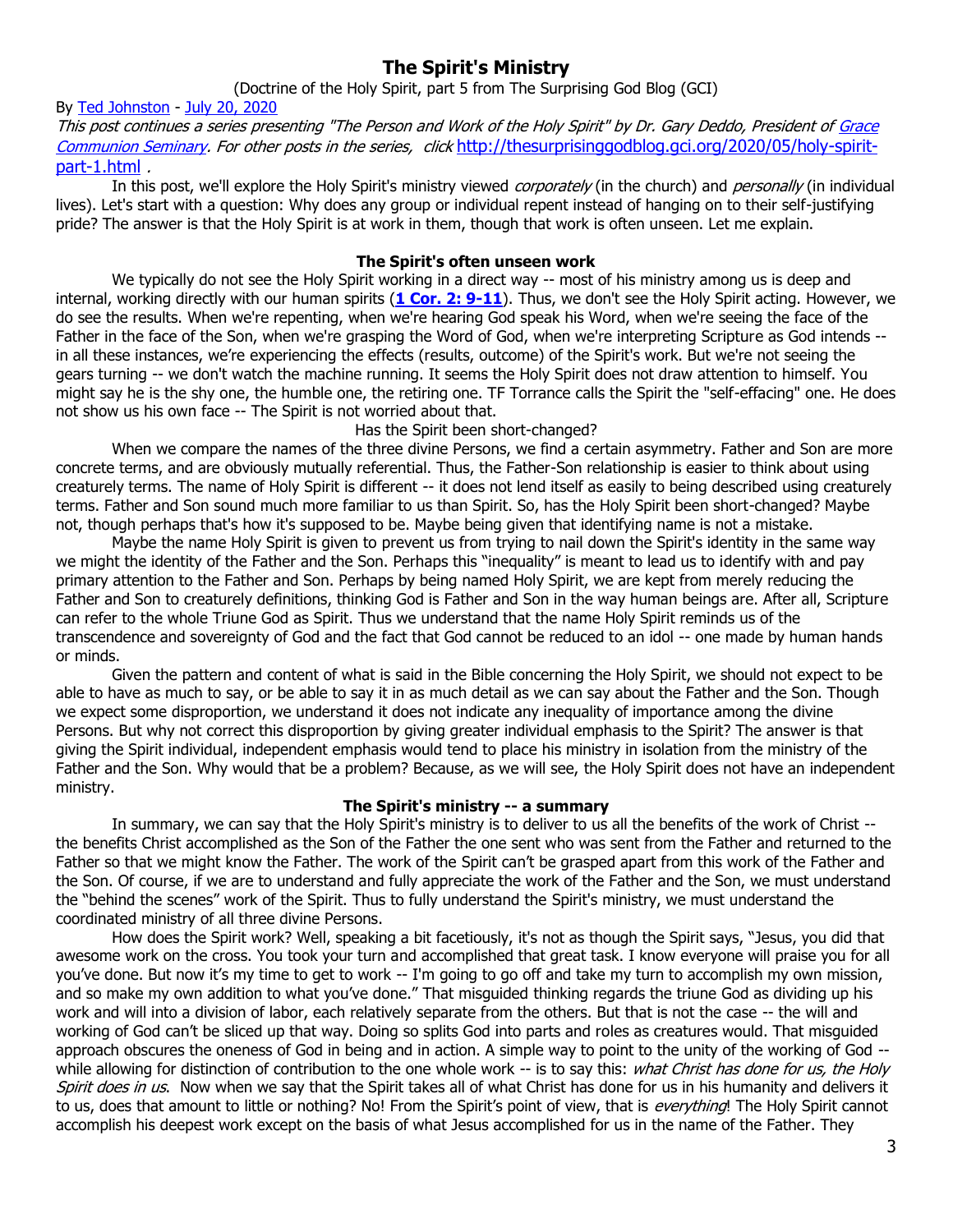(Father, Son, Spirit) are one God -- they are all together Savior. The Father sends the Son. The Son sends the Spirit. And this was all done so we might have the life of the whole God over us, with us and in us.

As T.F. Torrance has expressed it, it seems that rebellious human beings can share in God's kind of life, eternal life, only after it's been worked out in such a way that it can fit us fallen creatures. That means that we first need to be reconciled to God and have our human nature regenerated, sanctified, made new. That's what God accomplished in the incarnate Son who assumed our human nature. Jesus reconciled and transformed that nature, perfecting it so that the Holy Spirit could indwell us and make us share in Jesus' sanctified humanity. The Spirit could not come and take up residence in us ("indwell" is the New Testament word) until the Son has completed his incarnate work in our fallen humanity.

No, the Holy Spirit is not being left out or diminished when we say that he takes what the Son has done and delivers and builds it into us. It would be senseless for the Spirit to say, "I need my own ministry apart from the Son." They are one in being. They are one in act. They are one in mind, one in heart -- perfectly coordinated in their ministry to give us a share in God's own eternal life. Each contributes in their own way.

Understand this: the whole God (Father, Son and Spirit) is Savior. The Spirit's part is to lead in working out in us what Christ has accomplished for us in his humanity. That's a marvel. The Spirit does work in us in unique ways. This is why Jesus says it is an advantage that another Comforter come to us, to deliver to us and within us his life by the indwelling of the Spirit -- the Spirit who is the Spirit of Jesus, the One who has accomplished everything for us in his human nature.

Perhaps now we can see the problem if, wanting to give the Spirit equal time, we were to say, "Yes, Jesus did this, but the Spirit does that" and focus on "that," as if it was independent. But there is no independent mission. The three divine Persons work entirely together in an ordered and coordinated way. That insight ought to guide our thinking, our explanations, our preaching and teaching about the Holy Spirit. Describing the joint mission of the three Persons requires mutually referring to one another because the Spirit is the Spirit of the Son and the Spirit of the Father. That's who Holy Spirit is, and his ministry is to work out in us what the Son has done for us. That's an amazing, vital ministry!

## **Particular manifestations of the Spirit's work**

There are particular manifestations of the working of the Spirit -- times and ways in which he is active, as it were at the leading edge of what the triune God is doing. The Spirit's relationship to creation, post Christ's incarnate ministry, is very dynamic and variable, not static or fixed or mechanical, but personal and relational. We see this at Pentecost. When the Spirit came down that day, no human agency initiated, conditioned or controlled it. Rather, Jesus had promised it in the name of the Father. That's all that preconditioned that mighty event. And Jesus indicated that this even would be at the Father's initiative, in accordance with the Father's timing. The church was simply to wait. That's it.

But why at that particular time? Because Christ in his earthly form had finished his dimension of the saving work that God was accomplishing. So, of course, the Spirit is aware of Jesus' promise. The Spirit is the one promised by the Son. So, yes, perfectly coordinated, the Spirit showed up on time. But notice what happened when the Spirit descended. The people started talking about the great and mighty things that God had done to accomplish their salvation in Jesus. They don't just focus on the immediate amazing event they had just experienced! And they were now able to relate to each other in new amazing ways as the Spirit was now working in them in new ways. But notice they didn't just focus on the Spirit, or their experience of the Spirit. Their view was much larger, much more comprehensive of all that God had done, was doing and would yet do.

Pentecost is a primary example of a manifestation of the working of the Spirit that is dynamic, variable, not static, not fixed, not mechanical, but personal and relational. In Paul's admonitions to not quench or grieve the Spirit, and to be continually filled with the Spirit, we see anticipation of a dynamic interaction with the Holy Spirit. Paul is not thinking of a situation in which the switch to the Holy Spirit is simply now in the "on" position, and then in the "off" position. Paul understands that the Holy Spirit is never a billion miles away -- never completely absent, having nothing to do with anything, but then is immediately near, causing everything to happen in an almost magical way. Paul knew it doesn't work like that. Instead, there is dynamic interaction between God's people and the Spirit. The Spirit can apparently be present in a wide range of ways, or at least in a range of ways that have a wide variety of effects that we can notice.

Paul's admonition to be "continually filled with the Spirit" is a good way for us to understand those places where Paul talks about our relationship with the Spirit. The Spirit should not be approached as if he is a vending machine: put in the right coins, push the right buttons and get your soda or your candy bar or something else. No our relationship with the Spirit is not contractual or automatic; not simply a matter of being "on" or "off." It's not a mechanical relationship. It is dynamic; like the wind blowing (**[John 3:8](https://biblia.com/bible/niv/John%203.8)**).

### **The gifts of the Spirit and the dynamic working of the Spirit**

Let's look at another aspect of the manifestation of the working of the Spirit in the church -- the gifts of the Spirit. These too involve dynamic interactions. So, Paul encourages churches to use these gifts in particular ways. They should let those with the gift of giving give with liberality; those who give aid, with zeal; those who do acts of mercy, with